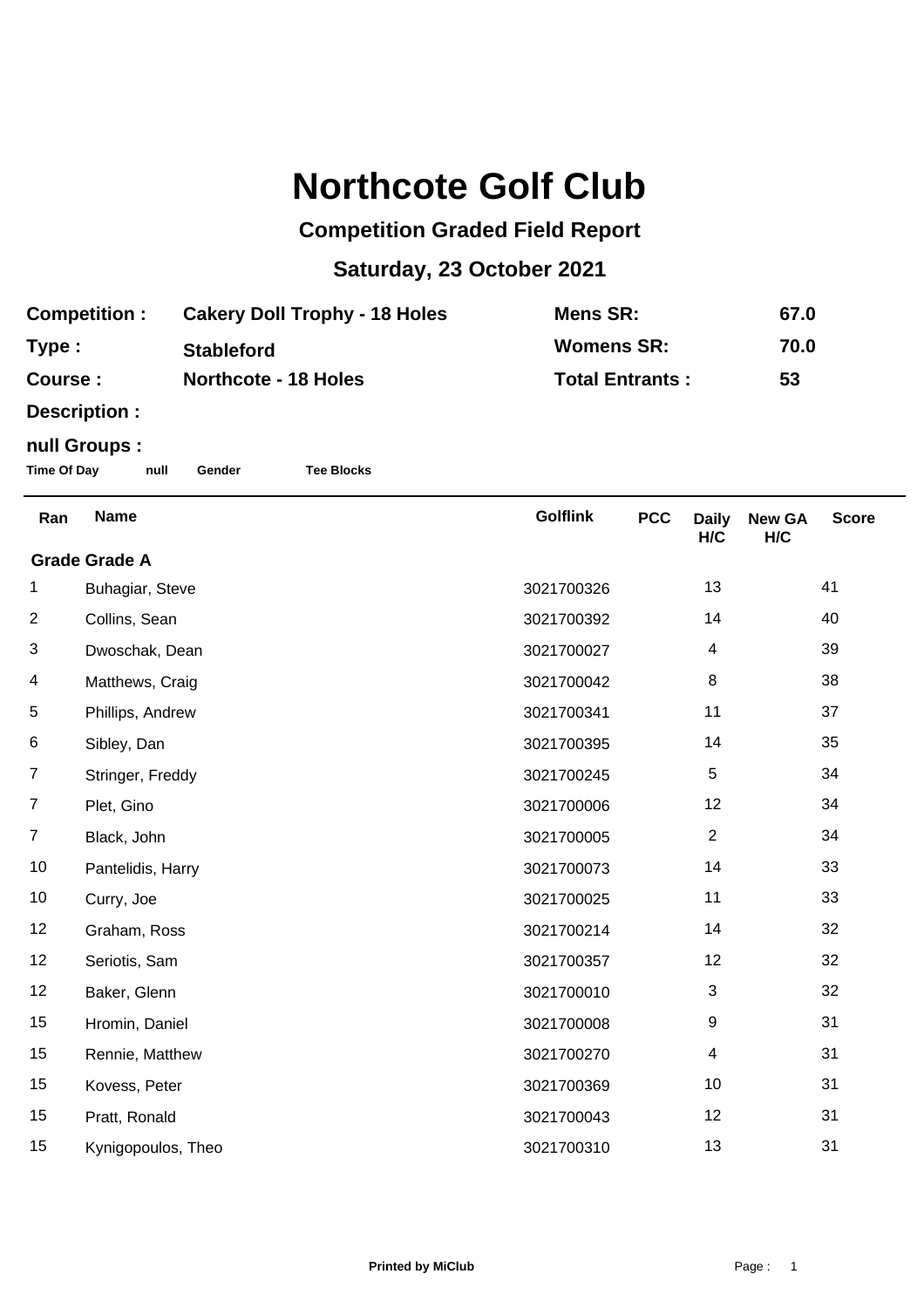| Ran            | <b>Name</b>                        | <b>Golflink</b> | <b>PCC</b> | <b>Daily</b><br>H/C | <b>New GA</b><br>H/C | <b>Score</b> |
|----------------|------------------------------------|-----------------|------------|---------------------|----------------------|--------------|
| 15             | Pham, Tung                         | 3021700381      |            | 11                  |                      | 31           |
| 21             | Cassidy, Butch                     | 3021700342      |            | 10                  |                      | 30           |
| 21             | Harry, Geoff                       | 3021700159      |            | 6                   |                      | 30           |
| 23             | Chahoud, Jim                       | 3021700020      |            | 10                  |                      | 29           |
| 23             | Newlands, Harry                    | 3021700401      |            | 9                   |                      | 29           |
| 25             | Lenton, Brett                      | 3021700406      |            | $\boldsymbol{7}$    |                      | 27           |
| 25             | Oakes, James                       | 3142300001      |            | 13                  |                      | 27           |
| 27             | Morris, Charlton                   | 3021700188      |            | 12                  |                      | 21           |
|                | <b>Grade Grade B</b>               |                 |            |                     |                      |              |
| 1              | Doyle, Dan                         | 3022727171      |            | 16                  |                      | 40           |
| 2              | Jennings, Jack                     | 3021700397      |            | 20                  |                      | 35           |
| 3              | Quadrino, John                     | 3021700054      |            | 15                  |                      | 33           |
| 3              | Enos, Clive                        | 3021700212      |            | 17                  |                      | 33           |
| 3              | Kann, Peter                        | 3021700390      |            | 17                  |                      | 33           |
| 3              | Corrigan, John                     | 3021700376      |            | 16                  |                      | 33           |
| 7              | McColl, Larry                      | 3021700109      |            | 16                  |                      | 32           |
| $\overline{7}$ | Dymott, Michael                    | 3021700407      |            | 28                  |                      | 32           |
| $\overline{7}$ | Conboy, Andrew                     | 3021700231      |            | 17                  |                      | 32           |
| 10             | Humphries, Cord                    | 3021700241      |            | 18                  |                      | 31           |
| 10             | Moorby, Phil                       | 3021700154      |            | 30                  |                      | 31           |
| 10             | Baker, Luke                        | 3021700391      |            | 31                  |                      | 31           |
| 13             | Nikolaidis, Peter                  | 3021700002      |            | 30                  |                      | 30           |
| 14             | Green, Linda                       | 3300500022      |            | 32                  |                      | 29           |
| 15             | Mackay, Chris                      | 3021700363      |            | 28                  |                      | 28           |
| 15             | Dwoschak, Mark                     | 3021700096      |            | 15                  |                      | 28           |
| 17             | Kifoto, William                    | 3021709511      |            | 15                  |                      | 27           |
| 18             | Nikolaidis, Dorothy                | 3300500010      |            | 21                  |                      | 26           |
| 19             | Piccirilli, Carlo                  | 3021700356      |            | 15                  |                      | 25           |
| 19             | Quadrino, David                    | 3021700402      |            | 31                  |                      | 25           |
| 19             | Steventon, Mike                    | 3021700172      |            | 15                  |                      | 25           |
| 22             | Parry, Rodney                      | 3021700048      |            | 29                  |                      | 24           |
| 23             | Owen, Mal                          | 3100101071      |            | 15                  |                      | 23           |
| 24             | Goring, Keith                      | 3021700234      |            | 31                  |                      | 20           |
| 25             | Lutwyche, Sam<br>GolfNow Golf Club | 2380104726      |            | 26                  |                      | 16           |